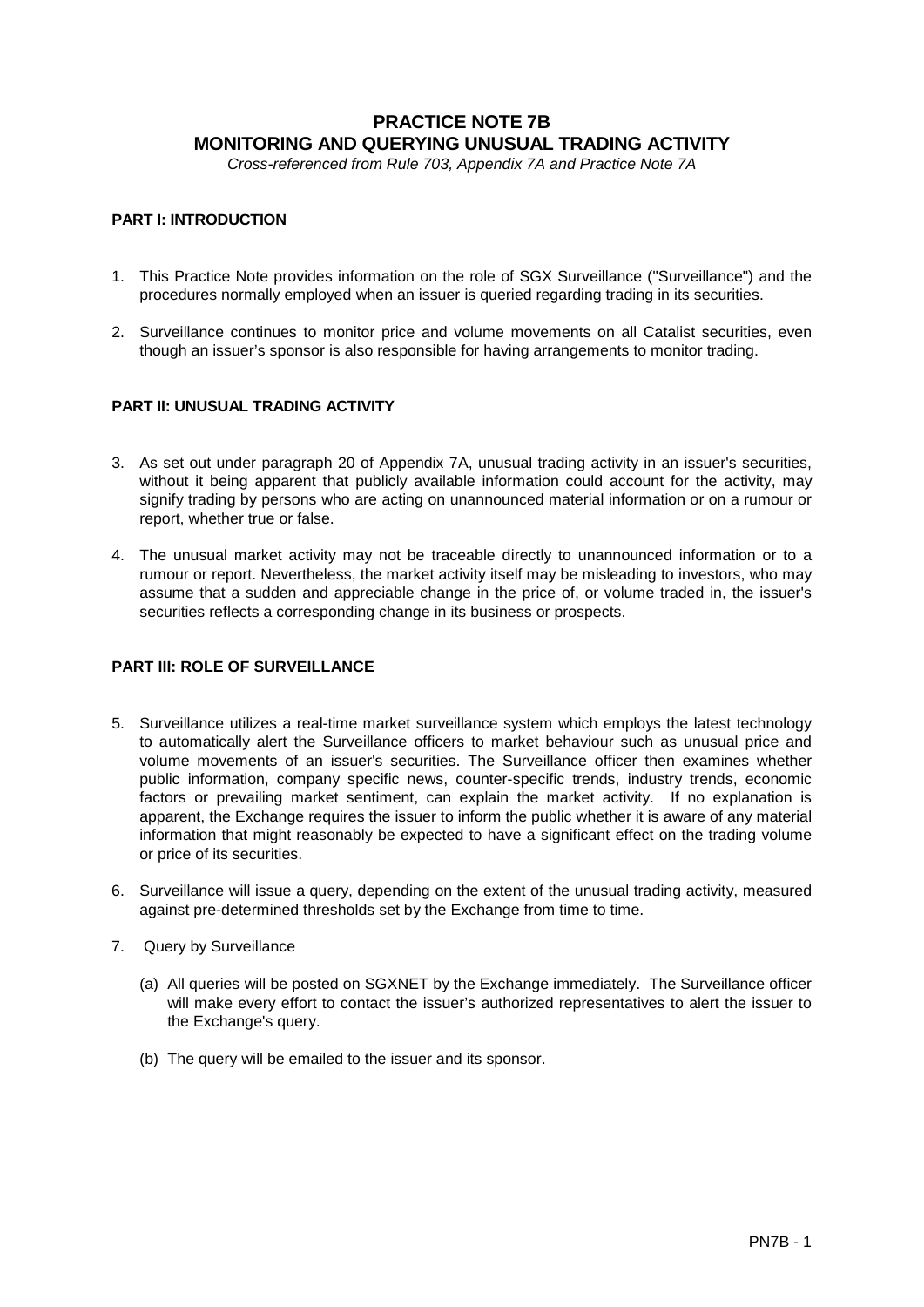## **PART IV: RESPONSE ON RECEIVING A QUERY ON UNUSUAL TRADING ACTIVITY**

- 8. If the issuer does not have undisclosed material information, it must inform its sponsor. The sponsor is responsible for advising it regarding the response it should give to the Exchange.
- 9. If the issuer has undisclosed material information, it must inform its sponsor. The sponsor should advise the issuer on the response it should give to the Exchange's query and where necessary, advise the issuer to request for a trading halt or suspension,
- 10. An issuer is expected to respond to a query as soon as possible. Issuers should, therefore, ensure that they are operationally ready to respond promptly. In view of the importance of maintaining a fair, orderly and transparent market, issuers and sponsors must, upon receiving a query from the Exchange, immediately undertake an enquiry to ascertain the cause of the unusual trading activity. Issuers and sponsors should have in place, procedures to ensure that the enquiry or information gathering is carried out efficiently, systematically and promptly, so that the issuer is able to disseminate all material information as soon as possible.
- 11. Paragraph 22 of Appendix 7A sets out some possible causes for unusual trading and how issuers should respond to the queries based on different causes.
- 12. An issuer may wish to, where appropriate, request for a trading halt or suspension of trading in its securities. If so, the issuer should contact Securities Market Control and provide a SGXNET announcement requesting for a trading halt or suspension, stating the reason for the trading halt or suspension. Where possible, it would be useful for issuers to inform investors when the issuer can respond to the Exchange's query and when the trading halt or suspension of its securities is expected to be lifted.
- 13. The person providing the reply to the Exchange must be authorised by the Board to do so. The directors of the issuer must collectively and individually take responsibility for the accuracy of the replies provided to the Exchange with regards to the query raised by Surveillance.

#### **PART V: NOTIFICATION TO THE EXCHANGE ON SPECIFIC TRANSACTIONS AND PRIVY PERSONS KEEPING TRACK OF PERSONS WITH ACCESS TO MATERIAL INFORMATION**

- 14. Unusual trading activity could indicate possible leakage of material, price sensitive information. To facilitate closer monitoring of trading activities, where the Board of an issuer is:
	- (i) made aware of discussions or negotiations on a potential proposal; or
	- (ii) in discussion or negotiation on an agreement or document, whether binding or non-binding,

that is likely to result in any of the following transactions, the issuer would need to notify the Exchange without delay:

- (i) Takeover of the issuer, which includes a scheme of arrangement or delisting;
- (ii) Reverse takeover of the issuer; or
- (iii) Very substantial acquisition by the issuer.
- 15. Where the discussions or negotiations are carried out by a controlling shareholder of the issuer and without the knowledge of the issuer, that controlling shareholder shall (through their advisers or otherwise) notify the Exchange directly if the discussions or negotiations are likely to result in the above transactions.
- 16. The Exchange requires the notifications to be provided using the prescribed format. Each notification shall cover the following: